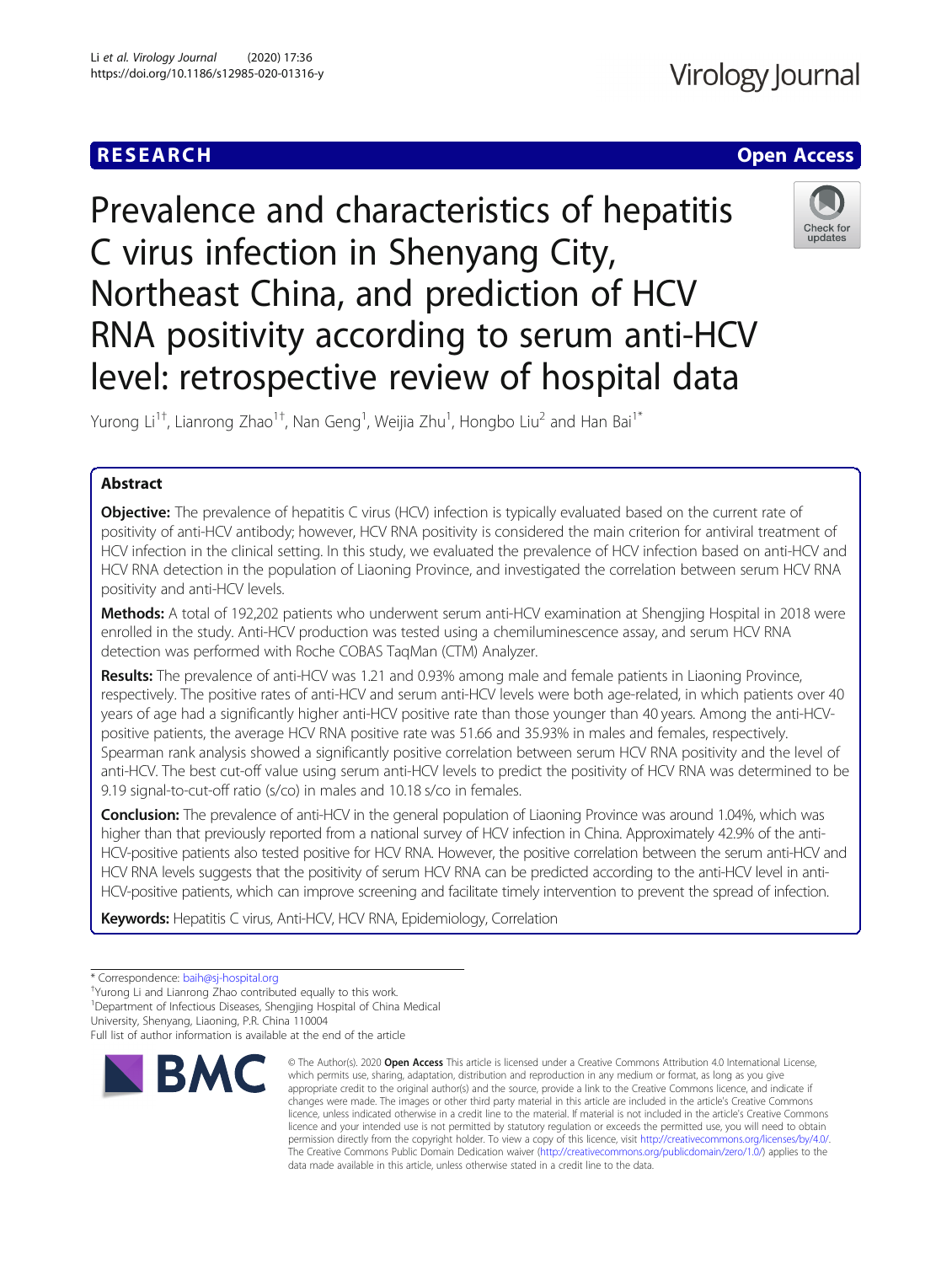#### Background

Chronic hepatitis C virus (HCV) infection is a high risk factor for the development of chronic hepatitis, liver cirrhosis, and hepatocellular carcinoma [[1](#page-6-0)]. According to the World Health Organization, approximately 185 million people worldwide become infected with HCV, and about 350,000 deaths are caused by HCV infection each year [[2](#page-6-0), [3\]](#page-6-0). In 1992, a sero-epidemiological survey of viral hepatitis in China showed that the prevalence of anti-HCV detected in samples was 3.2%, leading to an estimate of approximately 40 million people infected with HCV in China [[4](#page-6-0)]. In 2006, the China Center for Disease Control and Prevention reported that the prevalence of anti-HCV in central China (0.67%) was slightly higher than that in eastern and western China (0.37 and 0.31%, respectively), whereas the prevalence in northern China (0.53%) was significantly higher than that in southern China (0.29%). These data suggested that only 5.6 million people are infected with HCV in China with a prevalence of about 1% [\[5](#page-6-0)].

With the successful development of direct antiviral agents (DAAs) for HCV and their excellent clinical therapeutic efficacy, HCV infection has now become a clinically curable disease  $[6-8]$  $[6-8]$  $[6-8]$  $[6-8]$  $[6-8]$ . Therefore, it is essential to identify patients in need of antiviral treatment in a timely and effective manner to provide proper therapy. Such effective screening and intervention can not only help to eliminate the active replication of HCV and prevent disease progression, but could also reduce the overall rate of infection and prevalence of HCV in the population by minimizing the chance of transmission [\[9](#page-6-0), [10](#page-6-0)].

Although the majority of investigations on the prevalence of HCV infection are based on a positive result for serum antibodies against the virus (anti-HCV) [[4](#page-6-0), [5](#page-6-0), [11,](#page-6-0) [12](#page-6-0)], the main criterion to provide antiviral treatment for HCV infection clinically is the detection of HCV RNA. Therefore, it is necessary to further evaluate the prevalence of HCV RNA to reassess the population that is most in need of antiviral treatment on the basis of the current epidemiological survey of HCV infection.

To improve the screening of HCV infection, serum anti-HCV examination was required in outpatients scheduled to undergo invasive examinations and/or treatments, along with patients at the emergency department and all inpatient departments of Shengjing Hospital of China Medical University (hereafter referred to as Shengjing Hospital), which is the largest public hospital in Shenyang and has been one of the top 20 largest public hospitals in China since 2016. Individuals that tested positive for anti-HCV were automatically informed through the clinical warning system based on the hospital information system (HIS), and the patients were recruited for further HCV RNA detection.

Clinically, we found significant differences in serum anti-HCV levels among the patients, and patients with low anti-HCV levels tended to be negative for serum HCV RNA. This general finding led us to wonder about the relationship between the serum anti-HCV level and the positivity of HCV RNA. Therefore, we sought to explore whether we could predict the status of serum HCV RNA according to the result of anti-HCV testing. A review of the relevant literature showed that there have been few systematic comparisons and assessments of the correlation between serum anti-HCV level and HCV RNA [\[13](#page-6-0), [14](#page-6-0)]. However, all of these studies only focused on the level of anti HCV in viremia-positive and negative patients. Moreover, all of these studies were conducted outside China, and thus clinical data for Chinese patients have not been reported. Therefore, we conducted the present retrospective analysis to evaluate the prevalence of anti-HCV and HCV RNA among patients who were tested for serum anti-HCV production at Shengjing Hospital in 2018 with follow-up for HCV RNA detection.

#### Materials and methods

#### **Patients**

A total of 192,202 patients who received serum anti-HCV testing at Shengjing Hospital from January 1, 2018 to December 31, 2018, including 77,500 males and 114,702 females, were included in this study. The anti-HCV results were obtained from the database of the laboratory information system (LIS) of Shengjing Hospital. All the patients had no history of hepatitis B virus (HBV) and human immunodeficiency virus (HIV) infections. The patients were divided into two groups based on the date of anti-HCV examination: the training group included patients who underwent an anti-HCV examination from January 1, 2018 to August 31, 2018, whereas the validation group included patients who underwent anti-HCV examination from September 1, 2018 to December 31, 2018 [[15](#page-6-0)]. We further obtained the corresponding HCV RNA results from patients who tested positive for serum anti-HCV from the LIS system of Shengjing Hospital.

#### Laboratory tests

The serum anti-HCV and HCV RNA examinations were performed at the Department of Clinical Laboratory of Shengjing Hospital. If the patients had multiple positive results for anti-HCV and/or HCV RNA, we selected the first result for analysis. Anti-HCV was tested using a chemiluminescence assay (Architect; Abbott Laboratories, Abbott Park, IL, USA) according to the manufacturer's recommendations. An anti-HCV level  $> 1.0$  signal-to cut-off ratio (s/ co) was regarded as a positive result. HCV RNA detection was performed on a fully automated Roche COBAS Ampli-Prep (CAP) instrument, directly docked to the Roche COBAS TaqMan (CTM) 96 Analyzer. Serum samples were separated from the whole blood by centrifugation, and 650 μl of serum was used to detect the presence of HCV RNA by an automated real-time reverse transcription-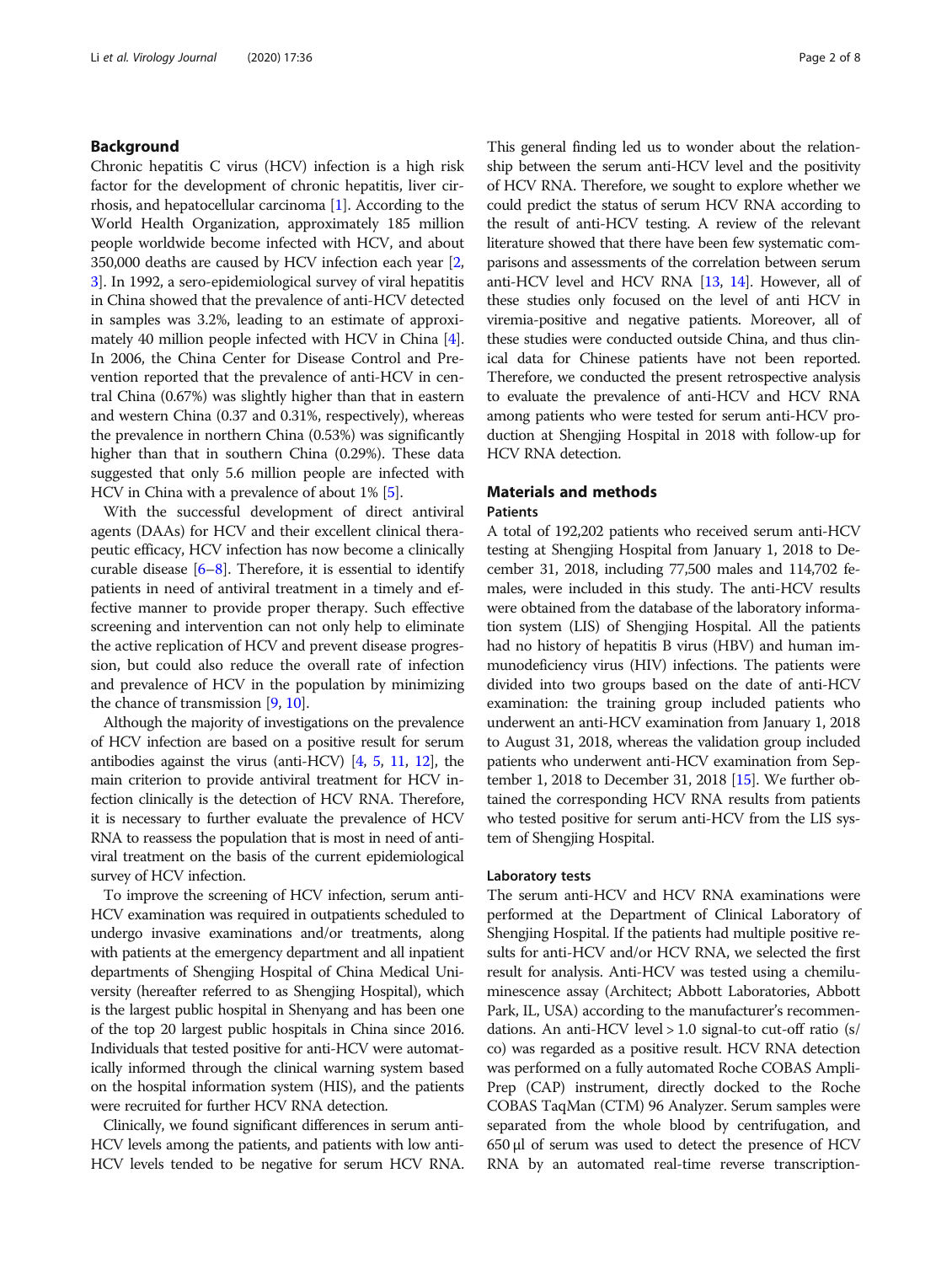polymerase chain reaction (rRT-PCR) instrument according to the manufacturer's instructions. The rRT-PCR data were analyzed with Ampli link software, version 3.3 [\[16\]](#page-6-0).

#### Statistical analysis

Statistical analysis was conducted with the SPSS24.0 software package (SPSS, Inc., Chicago, IL, USA). Data are presented as the median (minimum, maximum) unless otherwise stated. Continuous variables were compared with the Student t-test when appropriate, whereas categorical variables are presented as percentages, and were compared using the chi-squared test. The Spearman rank test was used for evaluation of the correlation between the variables. The diagnostic capability of anti-HCV in identifying patients with positive HCV RNA was assessed using receiver operating characteristic (ROC) curves. The area under the ROC curves (AUC) was calculated, and the statistical significance of the difference from an AUC value of 0.5 was determined. The optimum cut-off levels for anti-HCV were then obtained. We calculated the sensitivity, specificity, predictive values (both positive and negative), and the Youden's index of different levels of anti-HCV.P < 0.05 was considered statistically significant.

#### Results

#### Prevalence of anti-HCV in the patient population

Of the 77,500 male and 114,702 female patients who were tested for serum anti-HCV, 940 (1.21%) and 1066 (0.93%) were anti-HCV-positive, respectively. The anti-HCV-positive rate was significantly higher in males than in females ( $P < 0.001$ ,  $\chi^2 = 36.00$ ). The anti-HCV level was age-related ( $P = 0.003$ ,  $\chi^2 = 19.961$  for males and  $P =$ 0.015,  $\chi^2$  = 15.722 for females). However, there was no significant differences in the anti-HCV level between males and females( $P = 0.225$ , $\chi^2 = 1.471$ ).

The positive rate of anti-HCV also differed significantly according to age group, ranging from 0.18 to 2.40% in males and from 0.20 to 2.07% in females, with a general increase in positivity with increasing age  $(P < 0.001<sub>x</sub>^{2} =$ 601.419 for males and  $P < 0.001<sub>1</sub> \chi^2 = 513.965$  for females). The positive rate of anti-HCV in patients older than 40 years of age was significantly higher than that in patients younger than 40 years in both males and females ( $P <$  $0.001<sub>1</sub>$ <sup>2</sup> = 554.605 for males and  $P < 0.001<sub>1</sub>$ <sup>2</sup> = 422.166 for females). Patients older than 60 years showed the highest anti-HCV positive rate, whereas patients younger than 20 years showed the lowest positive rate. However, there was no difference in anti-HCV positive rates between males and females in patients younger than 20 years ( $P = 0.144$ ,  $x^2 = 2.134$ , whereas among patients older than 20 years, males had a higher positive rate than females ( $P <$  $0.001<sub>1</sub>$ <sup>2</sup> = 130.228), especially in those older than 40 years ( $P < 0.001$ , $\chi^2 = 36.495$ ) (Table 1).

#### Prevalence of HCV RNA in anti-HCV-positive patients

Among the total 2006 anti-HCV-positive patients, 1289 (64.26%) returned for a serum HCV RNA examination, the HCV RNA-positive rates is 42.9%. The average HCV RNA-positive rates in male and female anti-HCVpositive patients were 51.66 and 35.93%, respectively, representing a significant difference ( $P < 0.001$ ,  $\chi^2 =$ 32.129). Consistent with the results for the serum anti-HCV level, the positive rate of HCV RNA was also agerelated ( $P < 0.001$ ,  $\chi^2 = 101.939$  $\chi^2 = 101.939$  $\chi^2 = 101.939$ ) (Table 2), in which the positive rate was significantly higher in patients over 40 years old than in those under 40 years old regardless of gender ( $P < 0.001$ ,  $\chi^2 = 93.929$ ).

#### Correlation between anti-HCV level and HCV RNA

The positive rate of HCV RNA differed significantly according to the anti-HCV levels ( $P < 0.001$ ,  $\chi^2 = 911.924$ ). The correlation between the serum anti-HCV level and HCV RNA positivity was evaluated for 1289 patients with available corresponding results. The Spearman rank test showed a positive correlation between serum HCV RNA positivity and the level of anti-HCV ( $P < 0.001$ , r = 0.784; Table [3\)](#page-3-0). Specifically, when the anti-HCV level was lower than 3 s/co, the positive rate of HCV RNA was rarely low, whereas when the anti-HCV level was between 3 and 8 s/co, the positive rate of serum HCV

Table 1 Prevalence of anti-HCV and anti-HCV levels in male and female patients of different age groups

|             | Males            |                            |                     | Females          |                            |                     |
|-------------|------------------|----------------------------|---------------------|------------------|----------------------------|---------------------|
| Age (years) | Anti-HCV $(+/-)$ | Anti-HCV positive rate (%) | HCV-Ab level (s/co) | Anti-HCV $(+/-)$ | Anti-HCV positive rate (%) | HCV-Ab level (s/co) |
| $0 - 10$    | 43/24,058        | 0.18                       | 1.93 (1.34, 5.40)   | 32/16,008        | 0.20                       | 1.79 (1.39, 2.63)   |
| $11 - 20$   | 5/3429           | 0.15                       | 2.4 (1.53, 8.57)    | 13/3038          | 0.43                       | 1.86 (1.24, 4.89)   |
| $21 - 30$   | 43/5343          | 0.8                        | 6.37(1.99.14.57)    | 117/22,772       | 0.51                       | 2.31 (1.43, 8.09)   |
| $31 - 40$   | 60/8952          | 0.67                       | 3.85 (1.68, 11.86)  | 147/26,361       | 0.55                       | 2.65 (1.42, 9.22)   |
| $41 - 50$   | 118/6964         | 1.67                       | 12.55 (6.86, 14.30) | 161/14,170       | 1.12                       | 7.91 (1.95, 13.24)  |
| $51 - 60$   | 252/10.764       | 2.29                       | 11.56 (4.44, 14.09) | 228/13,847       | 1.62                       | 10.41 (2.70, 13.67) |
| $61 -$      | 419/17.050       | 2.4                        | 11.99 (3.00, 14.08) | 368/17.440       | 2.07                       | 9.35 (2.57, 13.37)  |
| Total       | 940/76,560       | 1.21                       | 11.3 (2.67,14.02)   | 1066/11,3636     | 0.93                       | 5.53 (1.87,13.09)   |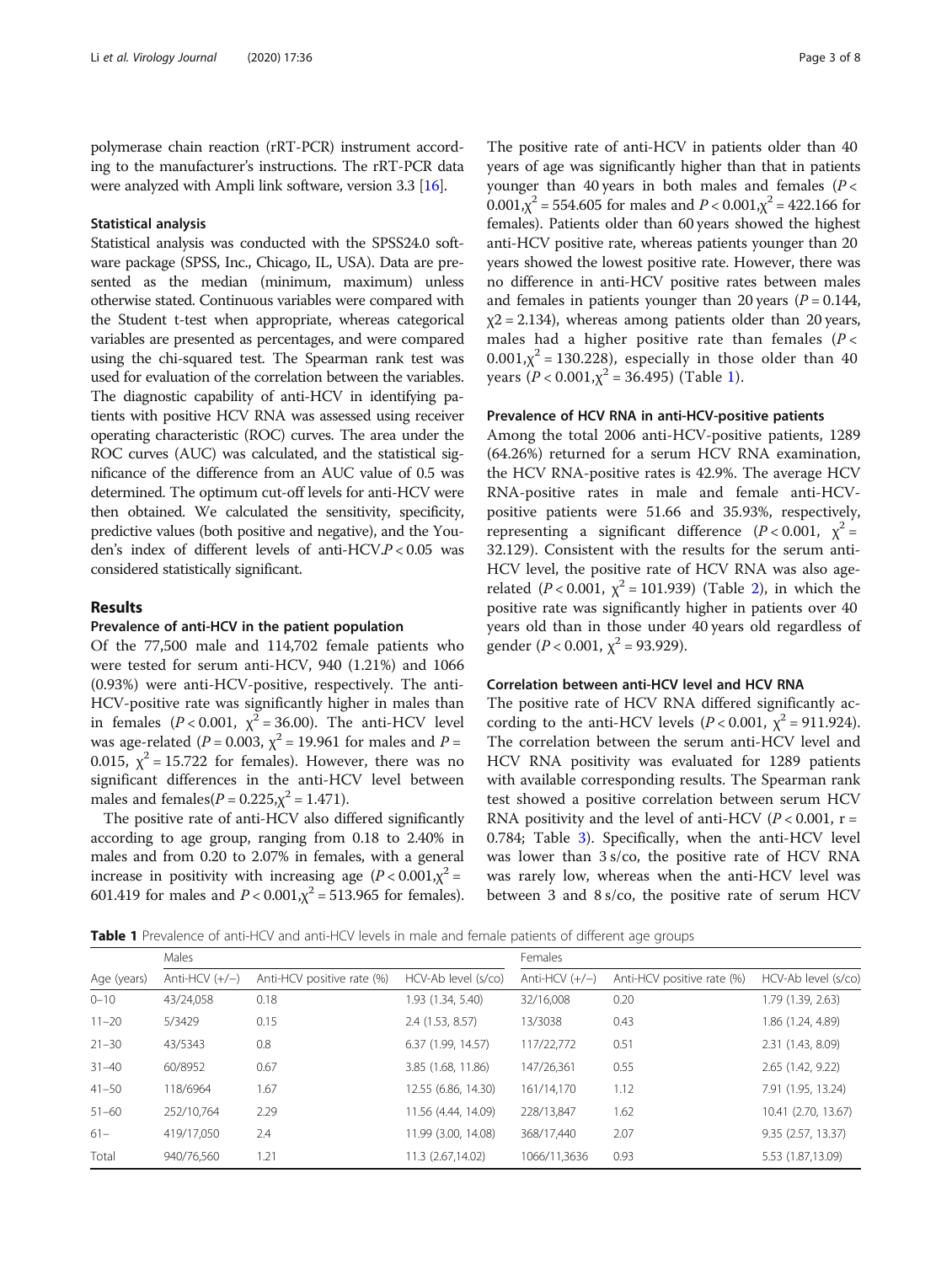<span id="page-3-0"></span>Table 2 HCV RNA detection rate and positive rate in the anti-HCV-positive population of different ages

| Age<br>(years) | Males                                     |                                 |                                                       |                                     | Females                                  |                                 |                                   |                                           |
|----------------|-------------------------------------------|---------------------------------|-------------------------------------------------------|-------------------------------------|------------------------------------------|---------------------------------|-----------------------------------|-------------------------------------------|
|                | Tested for HCV RNA/<br>anti-HCV- positive | <b>HCV RNA</b><br>test rate (%) | <b>HCV RNA</b><br>$(+)/$ tested for<br><b>HCV RNA</b> | <b>HCV RNA</b><br>positive rate (%) | Tested for HCV RNA/<br>anti-HCV-positive | <b>HCV RNA</b><br>test rate (%) | HCV RNA (+)/tested<br>for HCV RNA | <b>HCV RNA</b><br>positive<br>rate $(\%)$ |
| $0 - 10$       | 28/43                                     | 65.12                           | 2/28                                                  | 7.14                                | 24/32                                    | 75                              | 0/24                              | $\mathbf 0$                               |
| $11 - 20$      | 5/5                                       | 100                             | 1/5                                                   | 20                                  | 12/13                                    | 92.31                           | 1/12                              | 8.33                                      |
| $21 - 30$      | 33/43                                     | 76.74                           | 12/33                                                 | 36.36                               | 89/117                                   | 76.07                           | 17/89                             | 19.1                                      |
| $31 - 40$      | 41/60                                     | 68.33                           | 14/41                                                 | 34.15                               | 94/147                                   | 63.95                           | 18/94                             | 19.15                                     |
| $41 - 50$      | 65/118                                    | 55.08                           | 45/65                                                 | 69.23                               | 108/161                                  | 67.08                           | 42/108                            | 38.89                                     |
| $51 - 60$      | 168/252                                   | 66.67                           | 98/168                                                | 58.33                               | 165/228                                  | 72.37                           | 76/165                            | 46.06                                     |
| $61 -$         | 231/419                                   | 55.13                           | 123/231                                               | 53.25                               | 226/368                                  | 61.41                           | 104/226                           | 46.02                                     |
| Total          | 571/940                                   | 60.74                           | 295/571                                               | 51.66                               | 718/1066                                 | 67.35                           | 258/718                           | 35.93                                     |

RNA gradually increased with the increase of anti-HCV level, although the HCV RNA-positive rate was still lower than 20%. However, when the anti-HCV level was higher than 8 s/co, the positive rate of serum HCV RNA significantly increased with increasing antibody levels.

To find the best cut-off value of serum anti-HCV levels to predict the positivity of HCV RNA, the 1289 patients were divided into the training group (897 patients, 396 males and 501 females who were tested for anti-HCV before August 31, 2018) and the validation group (392 patients, 175 males and 217 females who were tested for anti-HCV after September 1, 2018). There were no significant differences in gender, age, anti-HCV level, HCV

RNA detection rate, and HCV RNA-positive rate between the two groups (all  $P > 0.05$ ; Table [4](#page-4-0)).

#### Diagnostic value of serum anti-HCV level for predicting positive HCV RNA in the training group

The relationship between serum anti-HCV level and HCV RNA was analyzed according to the ROC curve in the training group. When cut-off anti-HCV levels of 9.19 s/co and 10.18 s/co were used for male and female patients, respectively, the sensitivity was 0.969 and 0.936, and the specificity was 0.876 and 0.923, respectively. The positive predictive value of HCV RNA positivity in males and females was 0.883 and 0.880, respectively, and the negative

Table 3 Correlation between serum anti-HCV level and HCV RNA

| Anti-HCV level | Tested for HCV RNA/anti-HCV (+) | HCV RNA test rate (%) | HCV RNA (+)/tested for HCV RNA | HCV RNA $(+)$ rate $(\%)$ |  |
|----------------|---------------------------------|-----------------------|--------------------------------|---------------------------|--|
| (1, 2)         | 294/459                         | 64.05                 | 0/294                          | 0.00                      |  |
| (2, 3)         | 135/194                         | 69.59                 | 0/135                          | 0.00                      |  |
| (3, 4)         | 80/113                          | 70.8                  | 2/80                           | 2.50                      |  |
| (4, 5)         | 50/67                           | 74.63                 | 1/50                           | 2.00                      |  |
| (5, 6)         | 34/49                           | 69.39                 | 1/34                           | 2.94                      |  |
| (6, 7)         | 33/51                           | 64.71                 | 3/33                           | 9.09                      |  |
| (7, 8)         | 25/38                           | 65.79                 | 4/25                           | 16.00                     |  |
| (8, 9)         | 23/32                           | 71.88                 | 10/23                          | 43.48                     |  |
| (9, 10)        | 35/54                           | 64.82                 | 20/35                          | 57.14                     |  |
| (10, 11)       | 45/72                           | 62.50                 | 35/45                          | 77.78                     |  |
| (11, 12)       | 58/101                          | 57.43                 | 50/58                          | 86.21                     |  |
| (12, 13)       | 89/155                          | 57.42                 | 78/89                          | 87.64                     |  |
| (13, 14)       | 131/217                         | 60.37                 | 116/131                        | 88.55                     |  |
| (14, 15)       | 135/220                         | 61.36                 | 122/135                        | 90.37                     |  |
| (15, 16)       | 79/119                          | 66.39                 | 71/79                          | 89.87                     |  |
| (16, 17)       | 23/35                           | 65.71                 | 21/23                          | 91.30                     |  |
| (17, 18)       | 13/19                           | 68.42                 | 13/13                          | 100.00                    |  |
| $(18, \infty)$ | 7/11                            | 63.64                 | 6/7                            | 85.71                     |  |
| Total          | 1289/2006                       | 64.26                 | 553/1289                       | 42.90                     |  |

Spearman rank test,  $r = 0.784$ ,  $P < 0.001$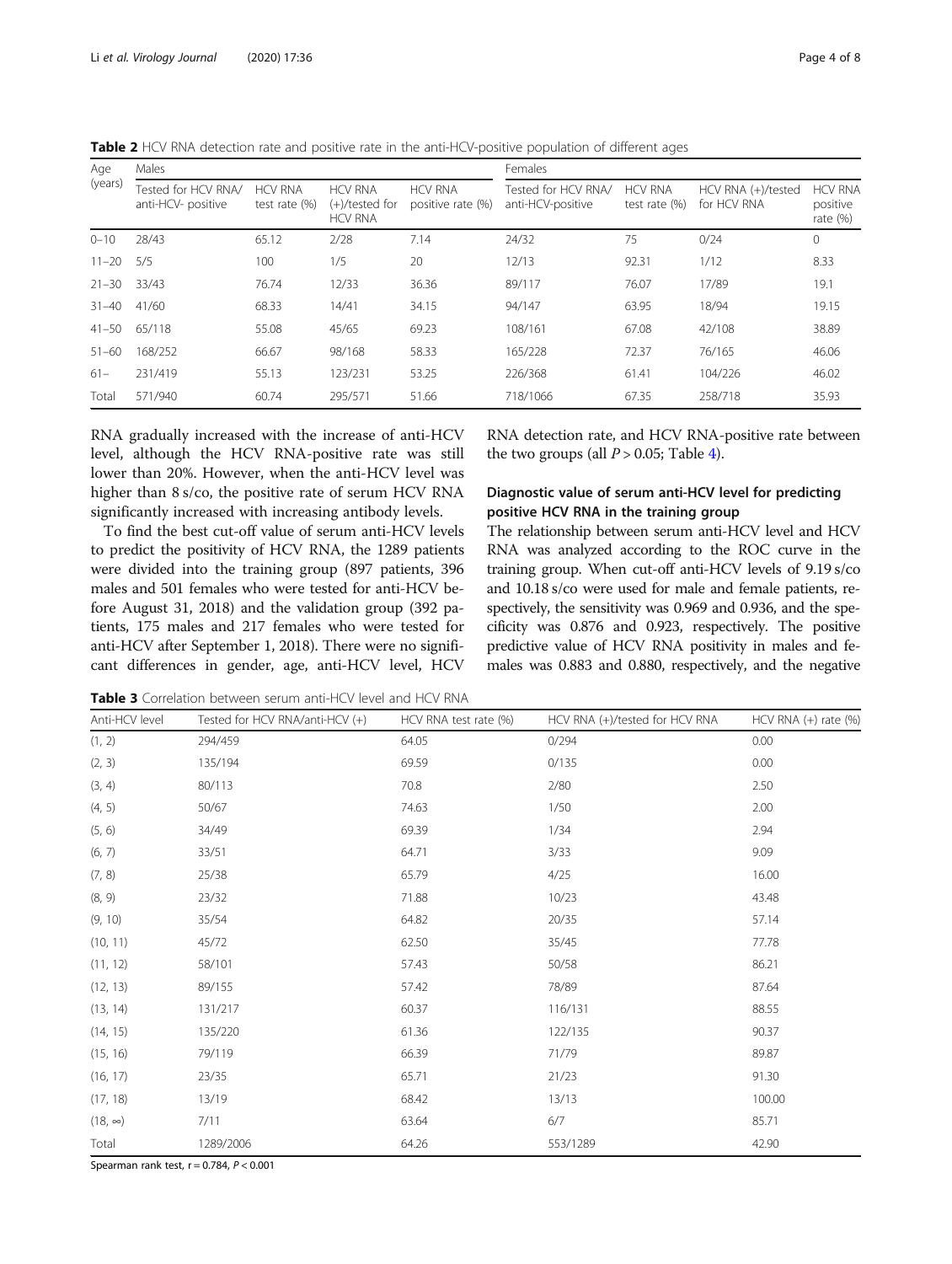<span id="page-4-0"></span>Table 4 Demographic characteristics of patients in the training and validation groups

|                    | Training group      | Validation group $P(x^2)$ value) |              |
|--------------------|---------------------|----------------------------------|--------------|
| Number             | 897                 | 392                              |              |
| Age (years)        | 55 (40.5, 65)       | 53 (40, 63)                      | 0.847(0.037) |
| Sex (male/female)  | 396/501             | 175/217                          | 0.869(0.027) |
| $HCV$ RNA $(+/-)$  | 383/514             | 170/222                          | 0.823(0.05)  |
| Anti-HCV level     | 8.11 (2.21, 13.645) | 6.69 (2.02, 13.22)               | 0.796(0.067) |
| Tested for HCV RNA | 897/1382            | 392/624                          | 0.367(0.814) |

predictive value was 0.967 and 0.960 in males and females, respectively. The AUC value was 0.947 (0.923–0.971) for male patients and 0.956 (0.939–0.974) for female patients (Fig. 1).

#### Predictive ability of serum anti-HCV for HCV RNA in the validation group

Application of the cut-off values obtained from the training group to the validation group showed sensitivity of 0.960 and 0.857, and specificity of 0.867 and 0.952 in male and female patients, respectively. The positive predictive value was 0.906 and 0.896, the negative predictive value was 0.942 and 0.933, and Youden's index was 0.827 and 0.809 in males and females, respectively, which indicated a good predictive effect with these determined cut-off values of anti-HCV.

#### **Discussion**

Chronic hepatitis C has become a clinically curable disease with the successful application of DAAs, offering the potential for the eradication of HCV. However, effective screening and timely treatment of patients with HCV infection play key roles in controlling the prevalence of HCV infection. In particular, appropriate and

accurate screening methods are important during this process [\[17](#page-6-0), [18\]](#page-6-0).

Both serum anti-HCV and HCV RNA are common indicators for HCV infection. Anti-HCV detection is sensitive and convenient, and is therefore often used for screening of HCV infection, whereas HCV RNA detection is considered the "gold standard" for the clinical diagnosis of HCV infection and is the main criterion for antiviral therapy [\[9\]](#page-6-0). A positive result for anti-HCV will activate the screening and warning feedback network for HCV infection. That is, the system will remind the doctor to carry out a follow-up HCV RNA examination for anti-HCV-positive patients or to transfer the patients to the department of infectious disease for further evaluation. Based on this system, the anti-HCV screening rate of inpatients and outpatients has reached up to 68.06 and 0.94%, respectively, at Shengjing Hospital since 2016 [\[19\]](#page-6-0). Despite this relatively low screening rate for outpatients, majority of the population of childbearing age has undergone this test. Our results showed that more than 60% of anti-HCV-positive patients also underwent HCV RNA testing, making it possible to investigate the correlation between these results.

The Shengjing hospital includes all major clinical departments along with a large number of pediatric patients. The majority of patients reside in Liaoning Province and surrounding areas. Therefore, although our data were obtained from the HIS system of a single institute, the sample can provide a good representation of the prevalence of HCV infection in Liaoning Province. Overall, we found an anti-HCV-positive rate of 1.04%, which is higher than the rate of 0.53% reported previously in northern China in 2006 [\[4](#page-6-0), [5](#page-6-0)]. We speculate that this increased anti-HCVpositive rate may not reflect an actual increase in the incidence of HCV infection in recent years, but is rather most likely related to the increased awareness of the importance of screening for HCV infection along with the increased

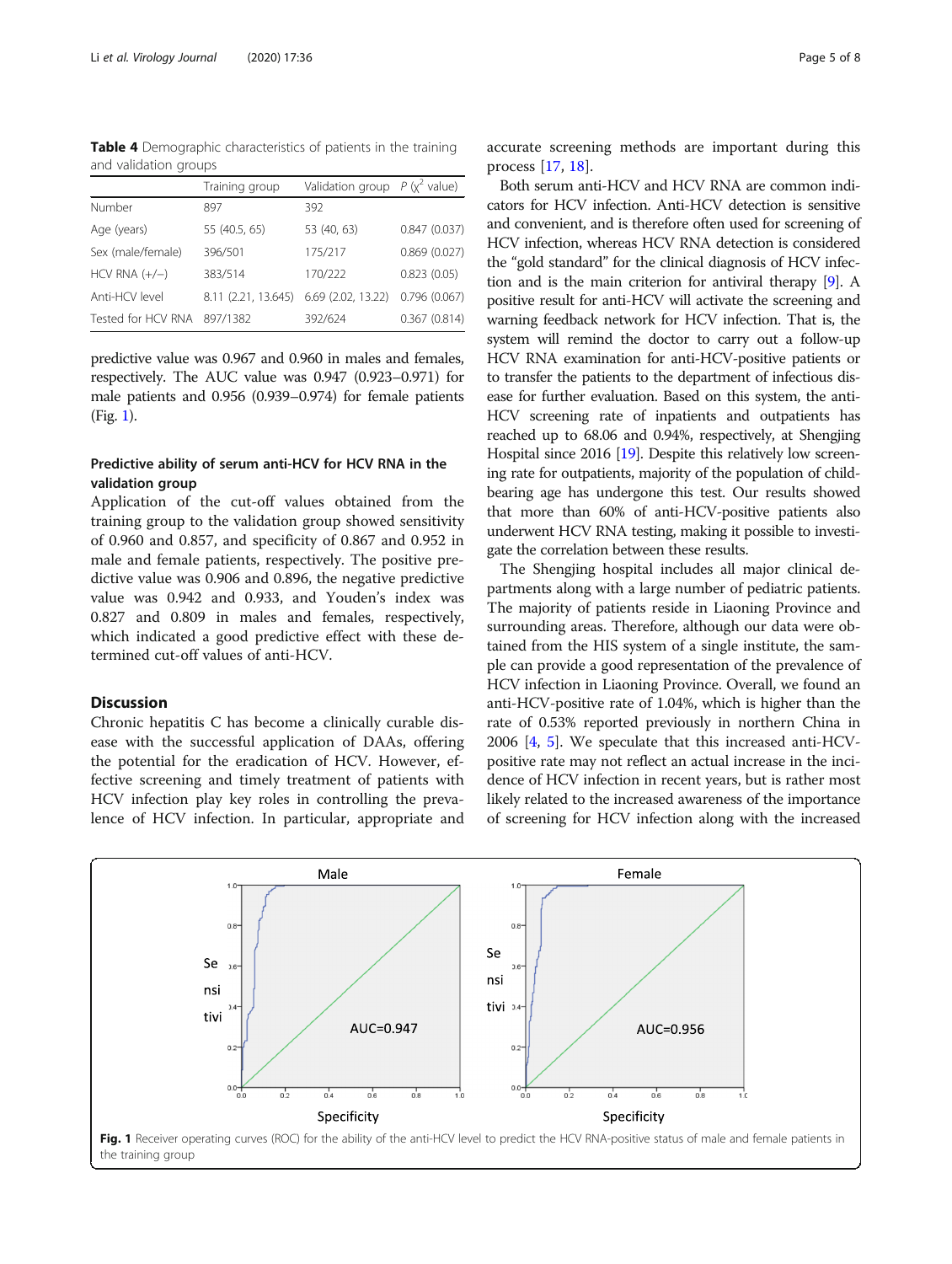sensitivity of anti-HCV detection methods. This is supported by the fact that the anti-HCV-positive population was mainly over 40 years old, and the prevalence was quite low in younger patients in the current study, consistent with previous reports [[20](#page-6-0), [21](#page-6-0)].

In line with previous reports showing a difference in anti-HCV-positive rates between sexes [[22](#page-6-0)–[25\]](#page-6-0), the positive rates of both serum anti-HCV and HCV RNA in male patients were significantly higher than those in female patients in the current study. Although the precise reasons for this difference in prevalence of HCV infection according to sex are not yet clear, it may be related to different life styles, such as male homosexuality, sharing of equipment used for drug injection, and tattoo, and thus men may have a higher chance of being infected by HCV [\[26\]](#page-6-0).

The prevalence of HCV infection among different age groups has rarely been reported. Here, we showed a significant difference in the serum anti-HCV-positive rate among different age groups, which increased with increasing age and was significantly higher in patients older than 40 years than in those below 40 years old. This result is consistent with previous studies [[18](#page-6-0), [27,](#page-6-0) [28\]](#page-7-0) indicating that the infection rate of HCV in younger people is reducing, which is attributed to the increasingly more strict and standardized inspection and management of blood and blood products [[29](#page-7-0)]. Moreover, there was an interaction between age and sex in that there was no sex difference in anti-HCVpositive prevalence among patients younger than 20 years, whereas males had a higher prevalence in patients older than 20 years. This result further indicated that the difference in the HCV infection rate might not be related to sex itself, but rather to the fact that men have a higher chance of infection due to unhealthy behavior.

Only patients positive for HCV RNA require antiviral therapy; however, not all patients that are positive for anti-HCV harbor detectable levels of HCV RNA in the serum. Nevertheless, we found a significant correlation between the serum anti-HCV level and HCV RNA positivity; the positive rate of HCV RNA was significantly lower in patients with a low anti-HCV level than in patients with a high anti-HCV level. When all of the anti-HCV-positive patients were stratified for age and sex, the positive rate of serum HCV RNA was consistent with the prevalence of anti-HCV overall and within different age groups. HCV RNA positivity also gradually increased with age among the anti-HCV-positive patients, at below 20% in patients under 40 years old but more than 50% in patients over 40 years old. This result further suggested that patients over 40 years are the main target population for HCV infection and treatment.

In the training group, we determined the cut-off values of anti-HCV levels for predicting a serum HCV RNA-positive status at 9.19 s/co and 10.18 s/co in male and female patients, respectively, with high AUC values, sensitivity, and specificity, indicating the good predictive value of the anti-HCV level for serum HCV RNA positivity. These results were confirmed in the validation group. Serum anti-HCV detection is widely used for screening HCV infection worldwide owing to the simple and easy process, with relatively high sensitivity, availability of standardized commercial kits, and no requirement of specialized experimental instruments. Based on our results, serum HCV RNA positivity can be accurately predicted according to the simple measurement of anti-HCV levels in most anti-HCV-positive patients, which can facilitate timely screening and intervention in contexts where HCV RNA detection is inconvenient or unavailable.

The main advantage of this study is that we provide data based on a rare systematic analysis of the prevalence of anti-HCV and HCV RNA in the population of Liaoning Province in the northeast of China. At present, the prevalence of HCV infection reported in the literature is mostly based on anti-HCV detection [\[4](#page-6-0), [5,](#page-6-0) [11](#page-6-0), [12\]](#page-6-0). We found that Only 42.9% of all anti-HCV positive patients were positive for HCV RNA, indicating that more than half of the anti-HCV-positive patients do not need antiviral therapy; thus, the number of patients who actually require antiviral therapy may have been overestimated previously [\[30\]](#page-7-0). This study further revealed a correlation between serum anti-HCV levels and HCV RNA, with a lower positive rate of HCV RNA in patients with a low level of serum anti-HCV. This correlation could offer a solution to practical problems in clinical laboratories to improve the screening and identification of chronic hepatitis C patients.

However, there are still some shortcomings of this study. First, the patient information was obtained from the records of a general hospital. Although the patients are widely distributed across the region, they still cannot fully represent the characteristics of the local population. Moreover, our data were derived from a single hospital excluding data from other hospitals in the region, which could introduce bias. In addition, this study employed a cross-sectional design, and the proportion of female patients was relatively higher, which may have impacted the results.

#### Conclusion

Taken together, the prevalence of anti-HCV in Liaoning Province was found to be around 1.04%, which was higher than that reported previously from a national survey of HCV infection [\[5](#page-6-0), [11,](#page-6-0) [31](#page-7-0)]. However, less than half of the anti-HCV-positive patients were HCV RNA-positive, which indicted that using anti-HCV as the indicator of HCV infection may result in overestimation of the number of patients requiring antiviral therapy. Nevertheless, the positive correlation between the serum anti-HCV level and HCV RNA suggests that HCV RNA positivity can be predicted according to the specific serum anti-HCV level based on our identified cut-off values, and should be separately considered according to gender.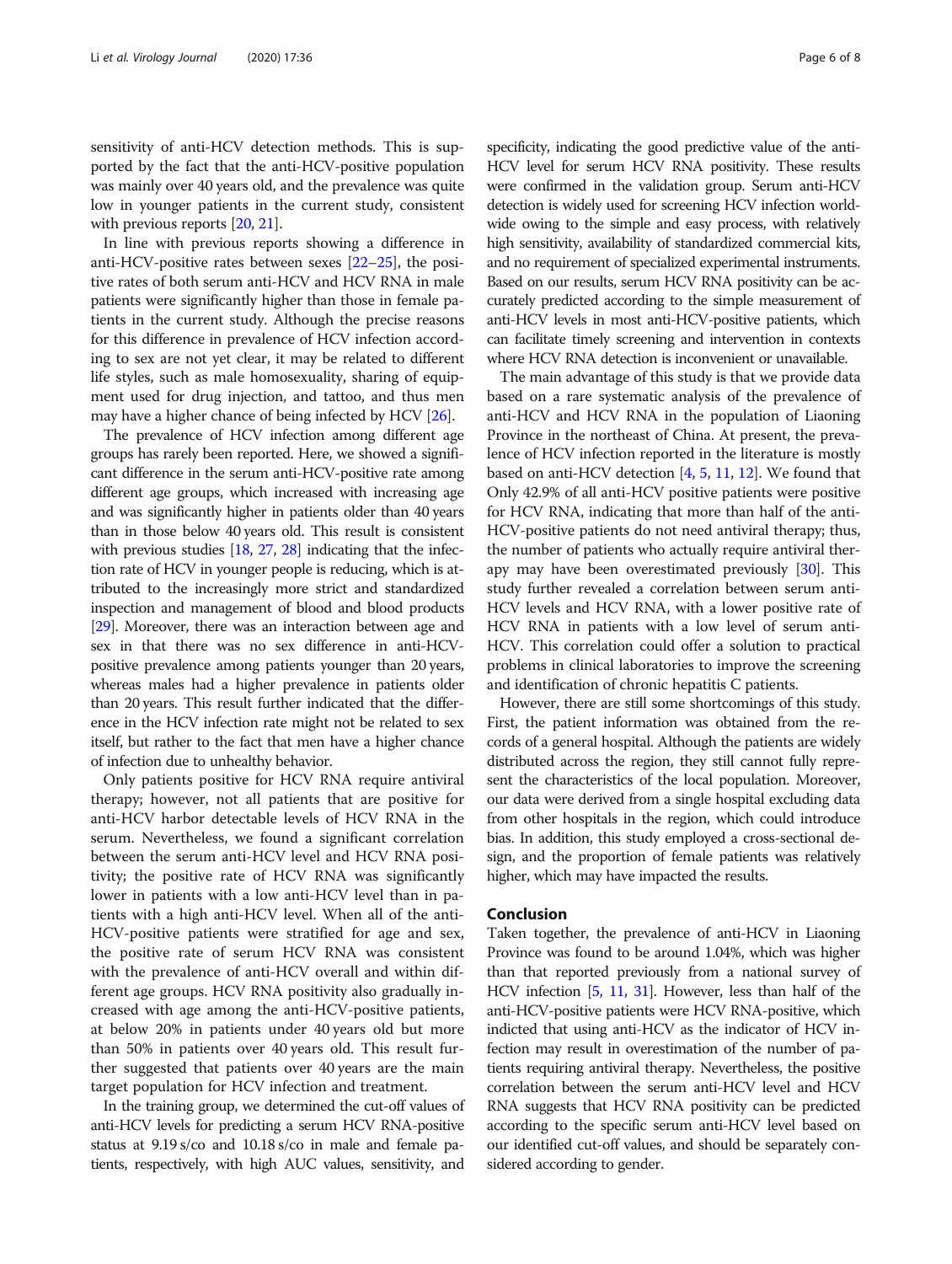#### <span id="page-6-0"></span>Abbreviations

HBV: Hepatitis B virus; HCV: Hepatitis C virus; anti-HCV: Antibodies against the virus; HIV: Human immunodeficiency virus; CTM: COBAS TaqMan; CAP: COBAS AmpliPrep; DAAs: Direct antiviral agents; rRT-PCR: Automated real-time reverse transcription-polymerase chain reaction; s/co: Signal-to-cut-off ratio; HIS: Hospital information system; LIS: Laboratory information system

#### **Acknowledgments**

Authors would like to thank National Major Science and Technology Major Projects (2017ZX10202203-008-009) for financial assistance. We are also grateful to all author for their great cooperation.

#### Authors' contributions

Yurong Li: Participated in the conception, design and proposed the research idea, data collection, data clearance, entry, analysis and interpretation of the findings and drafting the manuscript. Han Bai: Participated in the conception, design and proposed the research idea, supervision/ consultations during data collection and interpretations of the findings and wrote the manuscript. Lianrong Zhao: Participated in consultation during data collection, data clearance and writing. Nan Geng, and Weijia Zhu: Participated in data collection, data clearance and entry. Hongbo Liu: Participated in data analysis. All authors reviewed and approved the final manuscript.

#### Funding

"Thirteenth Five-Year Plan" Major National Science and Technology Major Projects (2017ZX10202203–008-009);

#### Availability of data and materials

The datasets used and analyzed during the current study are included within this article.

#### Ethics approval and consent to participate

Patients' information used in this study were fully privileged to protect the patient's privacy, there were no additional tests and no harm to the patients for participating in this study. The study procedures were in accordance with the ethical principles and had approved by the Medical Research and New Technology Ethics Committee of Shengjing Hospital. The ethics committee: The Medical Research and New Technology Ethics Committee of Shengjing Hospital, China Medical University. Ethics number: 2018PS91K.

#### Consent for publication

Not applicable.

#### Competing interests

The authors declare that they have no competing interests.

#### Author details

<sup>1</sup>Department of Infectious Diseases, Shengjing Hospital of China Medical University, Shenyang, Liaoning, P.R. China 110004. <sup>2</sup>Department of Health Statistics, School of Public Health, China Medical University, Shenyang, Liaoning, P.R. China 110122.

## Received: 7 December 2019 Accepted: 10 March 2020

#### References

- 1. Negro F. Epidemiology of hepatitis C in Europe. Dig Liver Dis. 2014;46(Suppl 5):S158–64.
- 2. Bai H, Zhang L, Ma L, Dou XG, Feng GH, Zhao GZ. Relationship of hepatitis B virus infection of placental barrier and hepatitis B virus intrauterine transmission mechanism. World J Gastroenterol. 2007;13(26): 3625–30.
- 3. Mohd Hanafiah K, Groeger J, Flaxman AD, Wiersma ST. Global epidemiology of hepatitis C virus infection: new estimates of age-specific antibody to HCV seroprevalence. Hepatology. 2013;57:1333–42.
- 4. Cui Y, Jia J. Update on epidemiology of hepatitis B and C in China. J Gastroenterol Hepatol. 2013;28(Suppl 1):7–10.
- 5. Chen YS, Li L, Cui FQ, Xing WG, Wang L, Jia ZY, et al. A seroepidemiological study on hepatitis C in China. Chin J Epidemiol. 2011; 32:888–91 Chinese.
- 6. Ozaras R, Yemisen M, Balkan İ. Current and future therapies for hepatitis C virus infection. N Engl J Med. 2013;369(7):679–80.
- 7. Wei L, Lim SG, Xie Q, Văn KN, Piratvisuth T, Huang Y, et al. Sofosbuvirvelpatasvir for treatment of chronic hepatitis C virus infection in Asia: a single-arm, open-label, phase 3 trial. Lancet Gastroenterol Hepatol. 2019;4: 127–34.
- 8. Zeuzem S, Foster GR, Wang S, Asatryan A, Gane E, Feld JJ, et al. Glecaprevir-Pibrentasvir for 8 or 12 weeks in HCV genotype 1 or 3 infection. N Engl J Med. 2018;378:354–69.
- 9. EASL. Recommendations on treatment of hepatitis C 2018. J Hepatol. 2018; 69:461–511.
- 10. Bang CS, Song IH. Impact of antiviral therapy on hepatocellular carcinoma and mortality in patients with chronic hepatitis C: systematic review and meta-analysis. BMC Gastroenterol. 2017;17:46.
- 11. Gao Y, Yang J, Sun F, Zhan S, Fang Z, Liu X, et al. Prevalence of anti-HCV antibody among the general population in mainland China between 1991 and 2015: a systematic review and meta-analysis. Open Forum Infect Dis. 2019;6(3):ofz040.
- 12. Platt L, Easterbrook P, Gower E, McDonald B, Sabin K, McGowan C, et al. Prevalence and burden of HCV co-infection in people living with HIV: a global systematic review and meta-analysis. Lancet Infect Dis. 2016;16:797– 808.
- 13. Ranjbar Kermani F, Sharifi Z, Ferdowsian F, Paz Z, Tavassoli F. The usefulness of anti-HCV signal to cut-off ratio in predicting viremia in anti-HCV in patients with hepatitis C virus infection. Jundishapur JMicrob. 2015;8:e17841.
- 14. Seo YS, Jung ES, Kim JH, Jung YK, Kim JH, An H, et al. Significance of anti-HCV signal-to-cutoff ratio in predicting hepatitis C viremia. Korean J Intern Med. 2009;24:302–8.
- 15. Hongbo L, Xiaohui L, Hong K, Wei W, Yong Z. Assessing routine and serum markers of liver fibrosis in CHB patients using parallel and serial interpretation. Clin Biochem. 2007;40:562-6.
- 16. Johnson K, Green PK, Ioannou GN. Implications of HCV RNA level at week 4 of direct antiviral treatments for hepatitis C. J Viral Hepat. 2017; 24:966–75.
- 17. Duan Z, Jia JD, Hou J, Lou L, Tobias H, Xu XY, et al. Current challenges and the management of chronic hepatitis C in mainland China. J Clin Gastroenterol. 2014;48:679–86.
- 18. Chlibek R, Smetana J, Sosovickova R, Gal P, Dite P, Stepanova V, et al. Prevalence of hepatitis C virus in adult population in the Czech Republic - time for birth cohort screening. PLoS One. 2017;12:e0175525.
- 19. Wang F, Lu Y, Zhang CP. Construction and application of hepatitis C screening and management information platform. Modern Hospital Manage. 2018;16(1):79–81 Chinese.
- 20. Bennett H, Waser N, Johnston K, Kao JH, Lim YS, Duan ZP, et al. A review of the burden of hepatitis C virus infection in China, Japan, South Korea and Taiwan. Hepatol Int. 2015;9:378–90.
- 21. Maaroufi A, Vince A, Himatt SM, Mohamed R, Fung J, Opare-Sem O, et al. Historical epidemiology of hepatitis C virus in select countries-volume 4. J Viral Hepat. 2017;24(Suppl 2):8–24.
- 22. Freeman AJ, Dore GJ, Law MG, Thorpe M, Von Overbeck J, Lloyd AR, et al. Estimating progression to cirrhosis in chronic hepatitis C virus infection. Hepatology. 2001;34:809–16.
- 23. Li JF, Liu S, Ren F, Liu M, Wu HL, Chen Y, et al. Fibrosis progression in interferon treatment-naive Chinese plasma donors with chronic hepatitis C for 20 years: a cohort study. Int J InfectDis. 2014;27:49–53.
- 24. Rao HY, Sun DG, Yang RF, Liu F, Wang J, Feng B, et al. Outcome of hepatitis C virus infection in Chinese paid plasma donors: a 12-19-year cohort study. J Gastroenterol Hepatol. 2012;27:526–32.
- 25. Cornberg M, Razavi HA, Alberti A, Bernasconi E, Buti M, Cooper C, et al. A systematic review of hepatitis C virus epidemiology in Europe, Canada and Israel. Liver Int. 2011;31(Suppl 2):30–60.
- 26. Rao H, Xie Q, Shang J, Gao Z, Chen H, Sun Y, et al. Real-world clinical outcomes among individuals with chronic HCV infection in China: CCgenos study. Antivir Ther. 2019. <https://doi.org/10.3851/IMP3334>.
- 27. Zhang M, Wu R, Xu H, Uhanova J, Gish R, Wen X, et al. Changing incidence of reported viral hepatitis in China from 2004 to 2016: an observational study. BMJ Open. 2019;9:e028248.